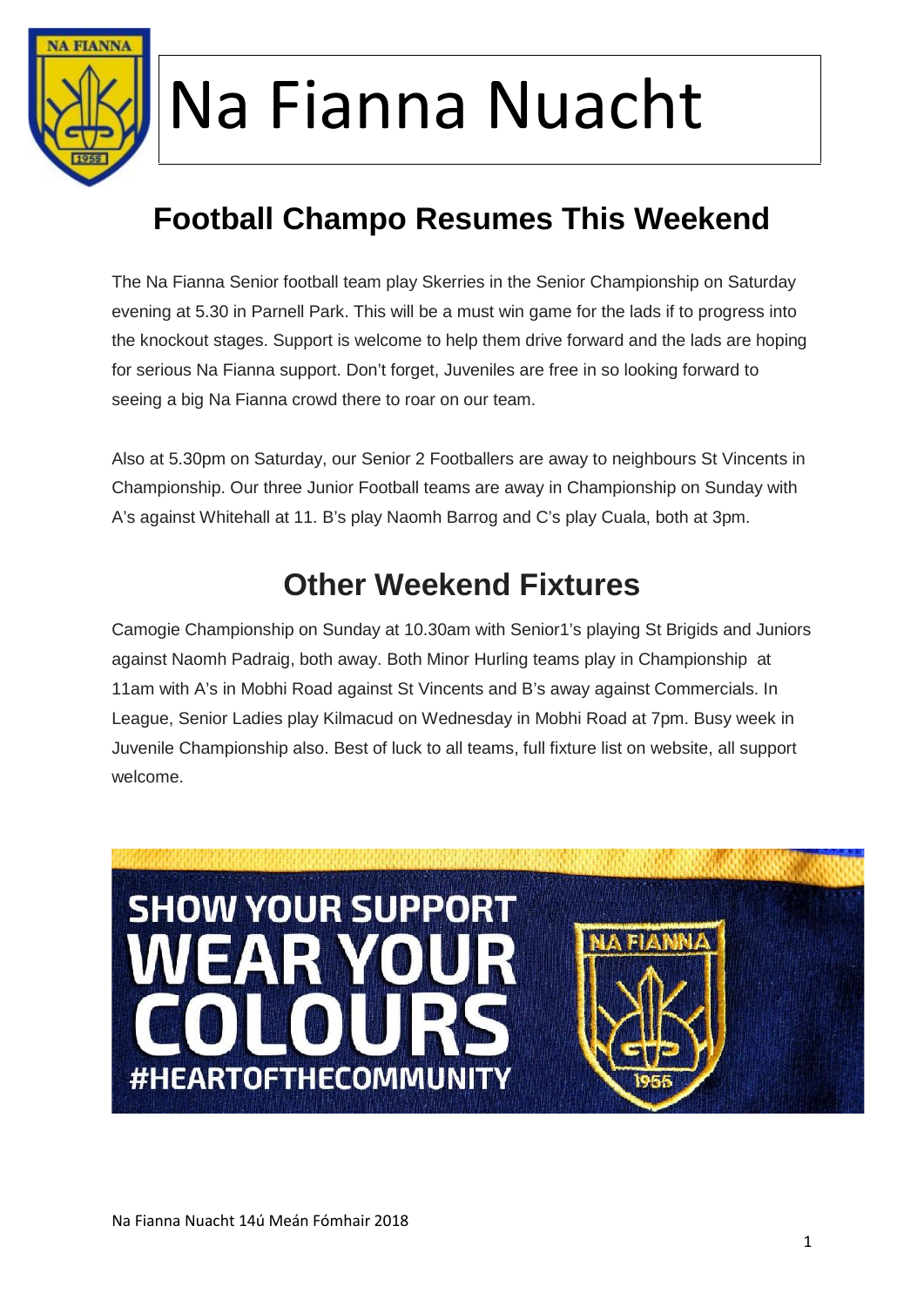



The very best of luck to Leah Caffrey, Lucy Collins, goalkeeping coach Ryan O'Flaherty and Dublin's Senior Ladies Footballers in Sunday's All-Ireland Final against Cork. The Ladies will be hoping to retain the Brendan Martin cup and are looking forward to having big support on the day.

In support of the Dublin Ladies, tomorrow's Na Fianna Nursery (Sat  $15<sup>th</sup>$  Sept) will be BLUE so wear your Dubs colours.



### **All-Ireland Camogie Final Success**

Congrats to Niamh Gleeson, Grainne Free and Dublin's Premier Junior Camogie team on last Sunday's All-Ireland final win Croke Park against Kerry.

Pictured on left is Niamh holding the cup.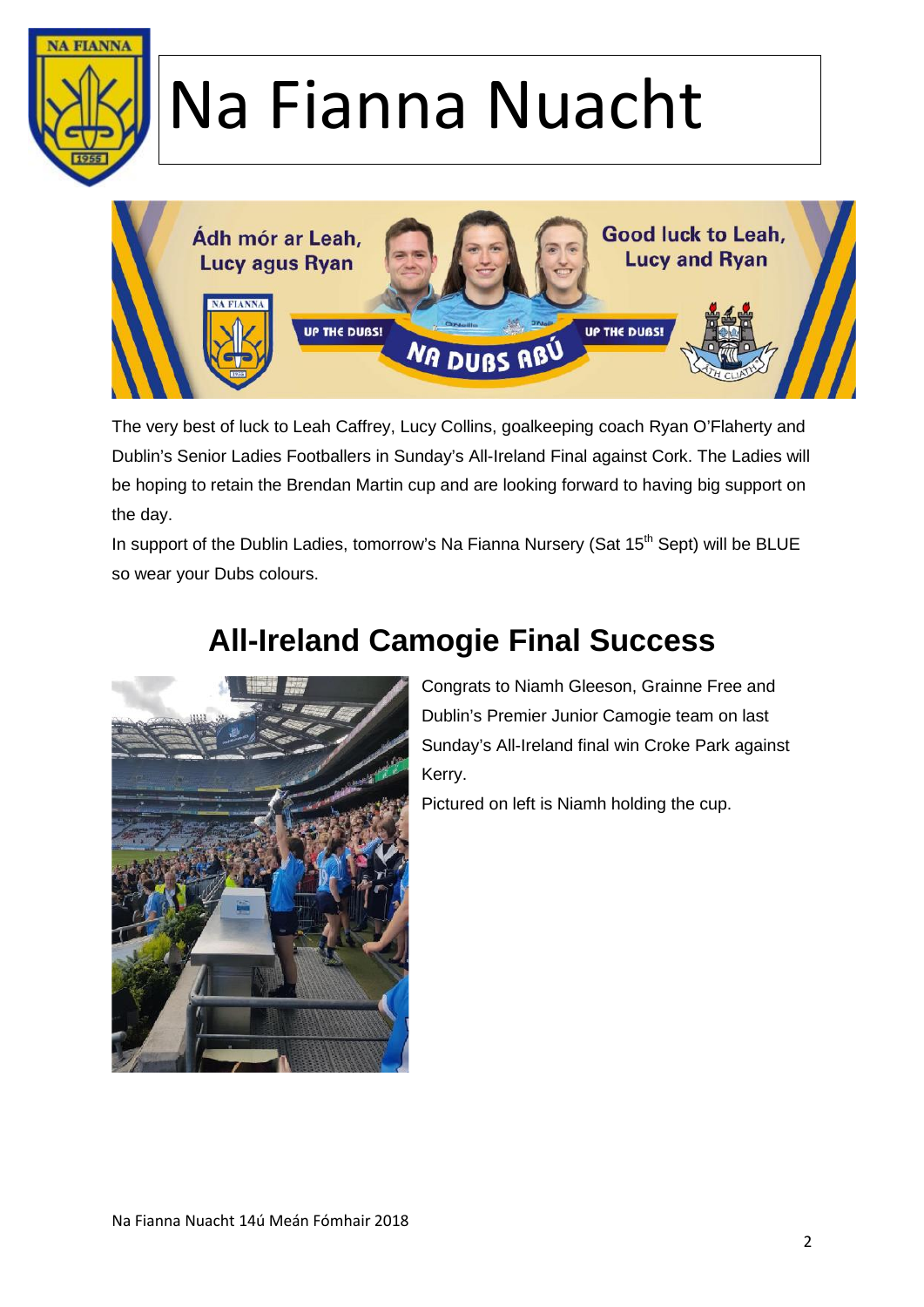

### **Na Fianna AGM - 20th September**

The Annual General Meeting of CLG Na Fianna will take place next **Thursday 20th September at 9pm in The Mobhí Suite, Na Fianna.** Please note that, as agreed at the 2015 AGM, notice of this year's meeting was circulated by email. All adult members were asked to provide an email address for this purpose on their membership application form. For family memberships where one email was provided please ensure all paid up adult members are aware of the AGM details.

This is an important event in the Club calendar and your opportunity to reflect on the past year and to contribute to the planning of the Club's activities for the year ahead. The election of the incoming executive of CLG Na Fianna will take place at the meeting and a full list of nominations for all positions on the 2018/19 Executive, including those members of the outgoing executive seeking re-election, will issue with the Secretary's report which is available to download here. Paper copies of the Secretary's Report will be available in the Na Fianna Administration Office from 10th September 2018.

Please note that under our Constitution, only paid up Adult Members may attend the AGM. Any paid up member who wishes to receive a paper copy of the Secretary's Report by post should contact Róisín O'Sullivan from 10 September at 01-8370210 (9am to 1pm Monday to Friday) or email clgnafianna@gmail.com

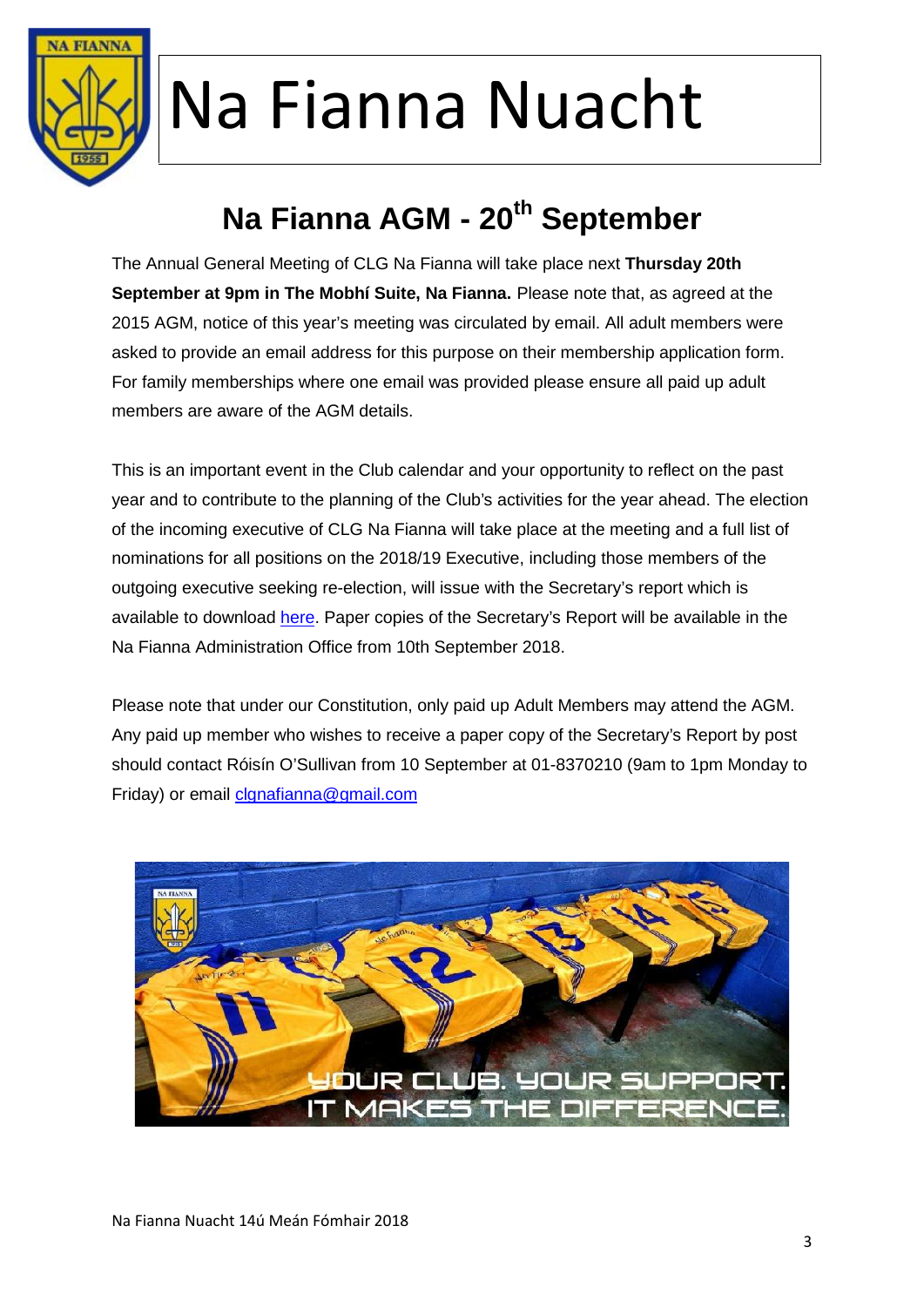

### **Na Fianna's All Stars**



Congrats to Jonny Cooper and Eoin Murchan on their nominations this week for the 2018 PwC All-Star Awards. The final 15 that make up the PwC All-Star Football team of 2018 will be presented with their awards at a gala black-tie banquet in Dublin's Convention Centre on Friday, November 2. Best of luck to Jonny and Eoin.

## Céilí & Set Dancing CLG Na Fianna, Mobhi Road **Friday 21st September 2018** Bean a'tí: Mary UíMhurchu Music By: Banna Ceol Sean Óg Táille: €10 9pm to 12am

Na Fianna Nuacht 14ú Meán Fómhair 2018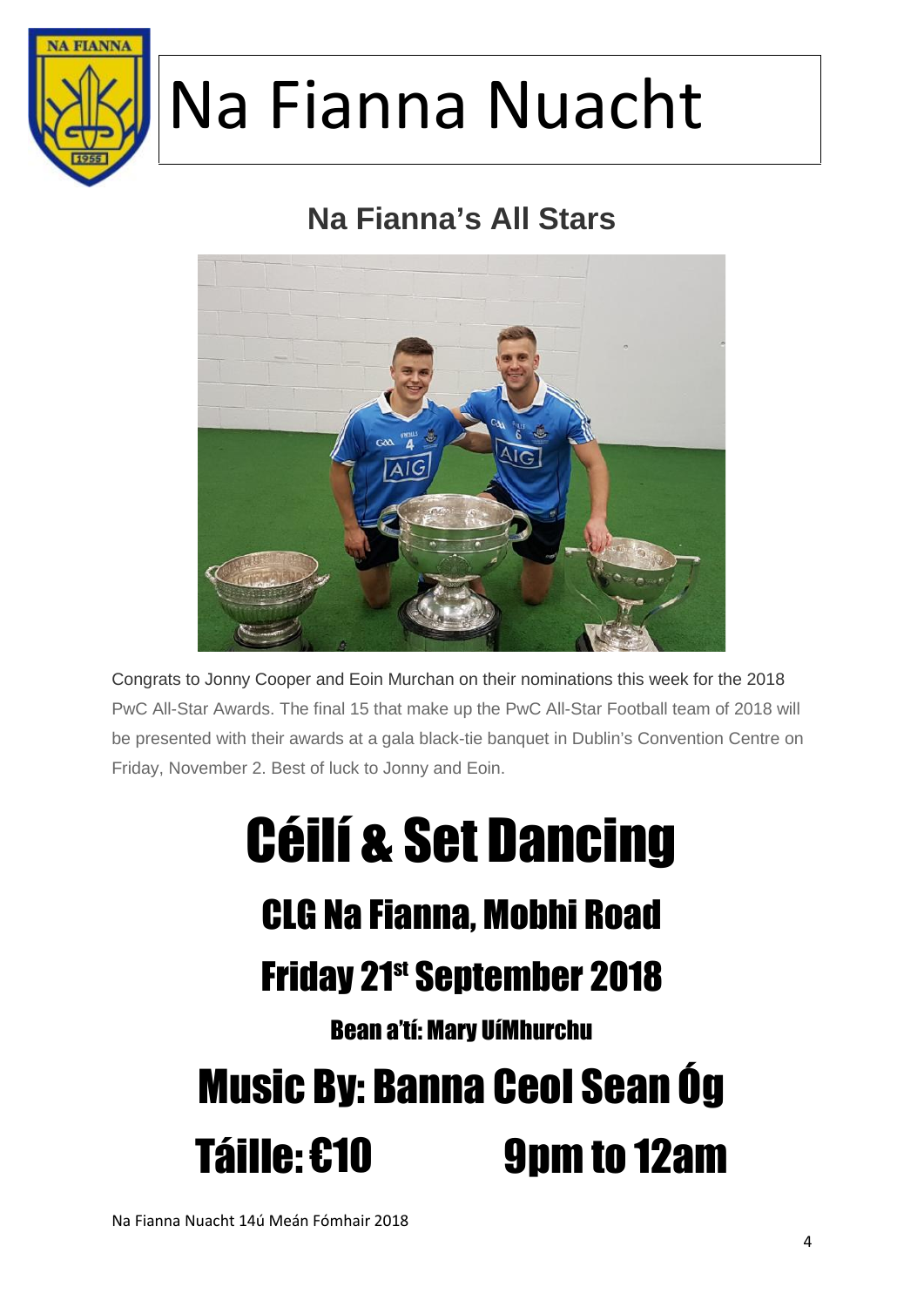



Next week's club lotto jackpot is €9,500. Tickets on sale this weekend in members bar or around the club on Saturday. Alternatively, by signing up for the direct debit option, you stand a chance of winning the jackpot every week! See details here

### **Na Fianna Supporting All Our Dubs**

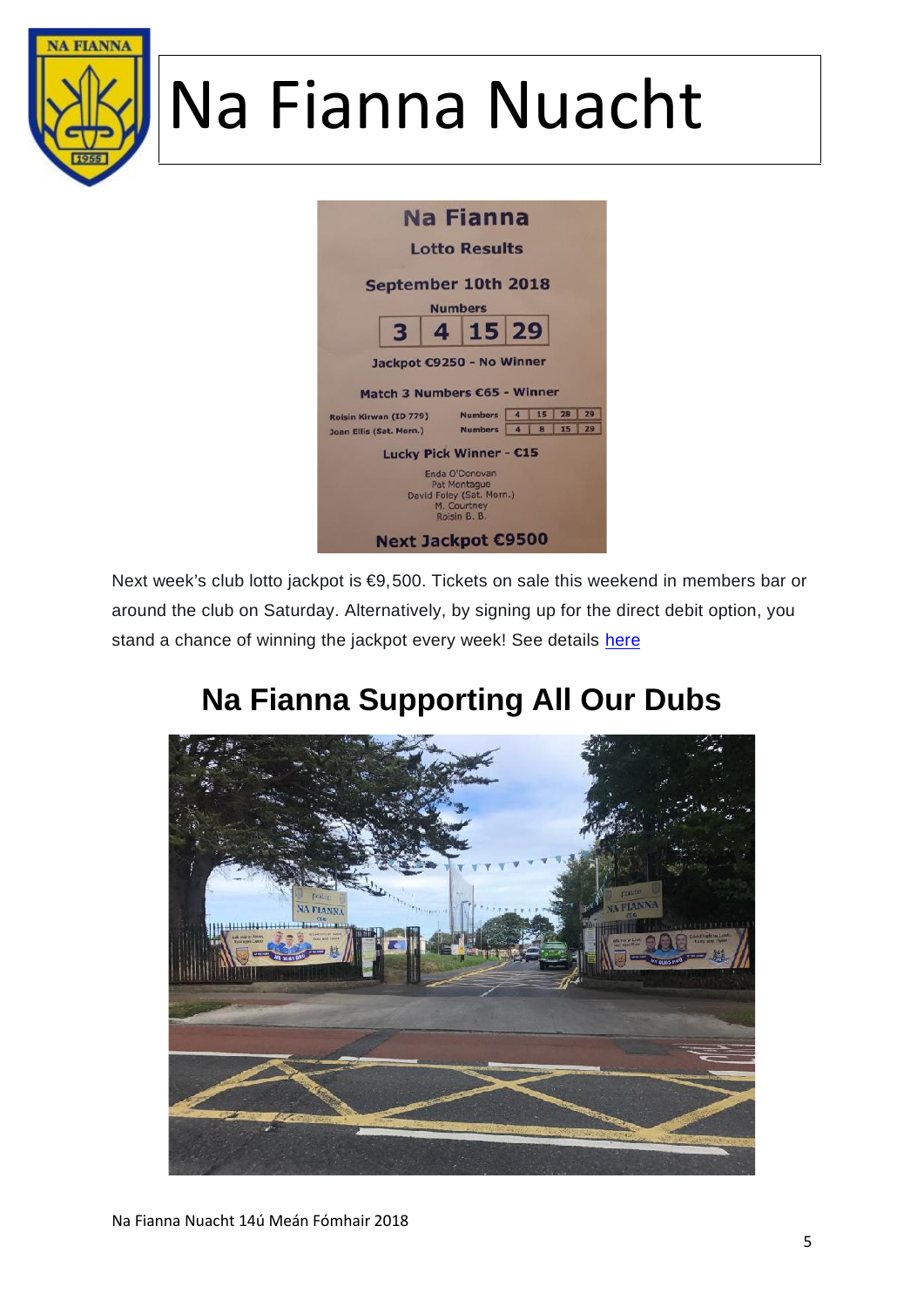



## **NURSERY**

The purpose of the Na Fianna Nursery is to introduce girls and boys to Gaelic games in a safe and fun environment.

#### **Location and Time**

The Na Fianna Nursery, in association with Sherry Fitzgerald, is located at the Mobhi Road club-house and takes place every Saturday morning from 09:30 to 11.00. The Nursery runs from Feburary to June (inclusive) and from September to November (inclusive).

#### What Ages does the Nursery cater for?

The Nursery caters for schoolgoing children age 4-7.

#### What do I need to bring?

All equipment is provided, just bring water, a snack and some sunscreen... or raingear, good weather is optional!

#### What sports will my child do?

Gaelic Football, Hurling, Handball and Athletic Development

#### **Joining the Nursery**

If you want your child to participate in the Na Fianna Nursery simply come along any Saturday morning at 09.20 and join in the fun. All children are welcome. If after a period of time you decide you want your child to continue in the Nursery then membership details are available on the club website.

#### Saturday morning traffic

Mobhi Road can be a busy place on Saturday mornings with the Nursery and other Plumin road can be a busy piace on Saturday informings with the winsery and outside Juvenile team matches, so parents/guardians are encouraged to walk or cycle to the Nursery on Saturday mornings. If you must drive, please







#HeartOfTheCommunity #NaFiannaAbu www.clgnafianna.ie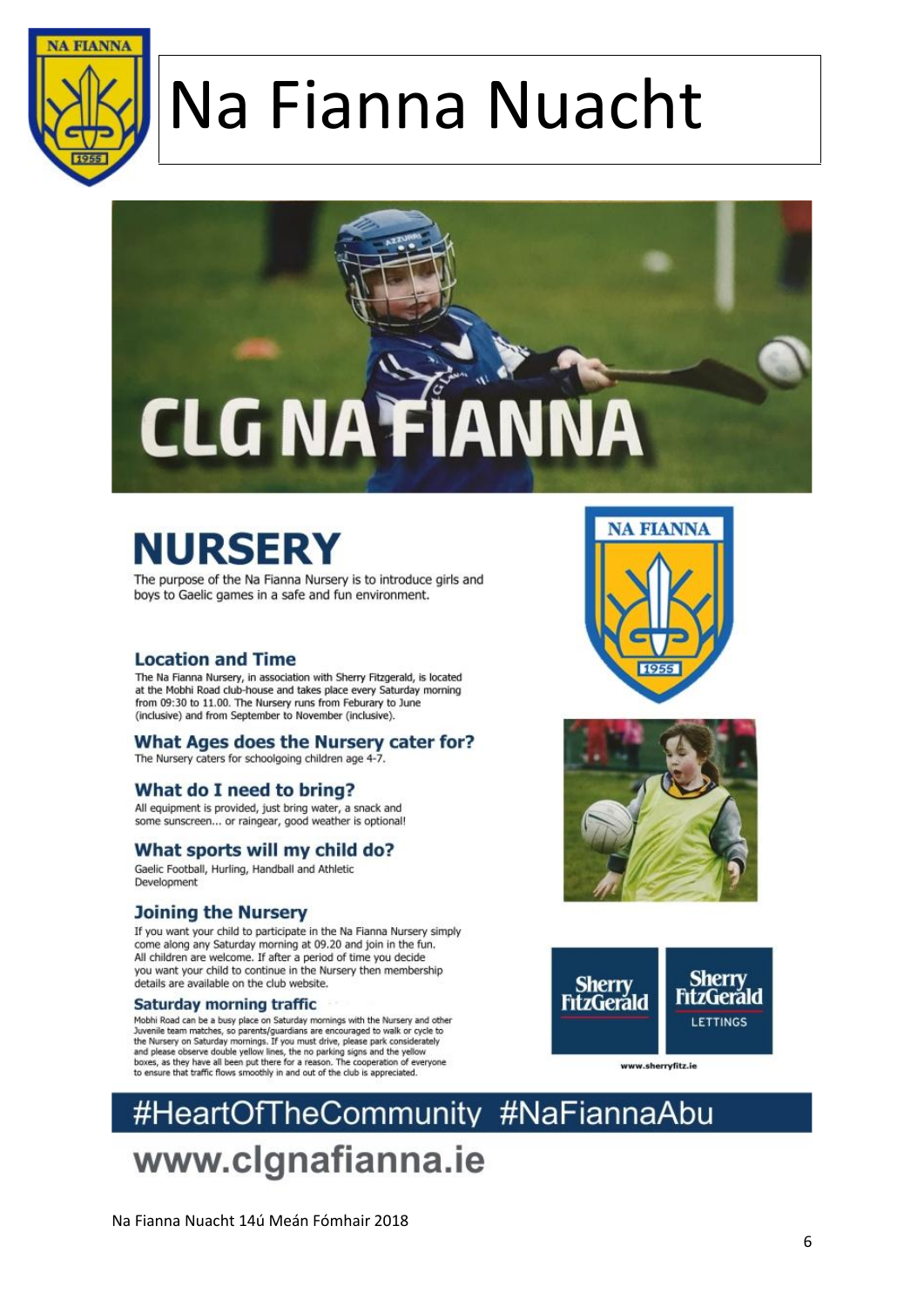

### **Saturday 15th September in Na Fianna**

The Na Fianna Nursery, in association with Sherry Fitzgerald, resumes again tomorrow morning, 15<sup>th</sup> September. It would be great to have everybody there from 9.20am. New players always welcome, tell your pals.

Mobhi Road can be a busy place on Saturday mornings with the Nursery and other Juvenile team matches, so parents/guardians are encouraged to walk or cycle to the Nursery on Saturday mornings. If you must drive, please park considerately and please observe double yellow lines, the no parking signs and the yellow boxes, as they have all been put there for a reason. The cooperation of everyone to ensure that traffic flows smoothly in and out of the club is appreciated.

Teas and coffees will be available, with a smile, from our wonderful staff at the Coffee cabin. For new-comers and not so new-comers, our Information booth volunteers will be available and only too happy to answer any questions you might have. The Hurley shop next to the coffee cabin will open from 9am-12noon and the Club Shop, located in the clubhouse foyer, will open from 9am to 1pm this Saturday.

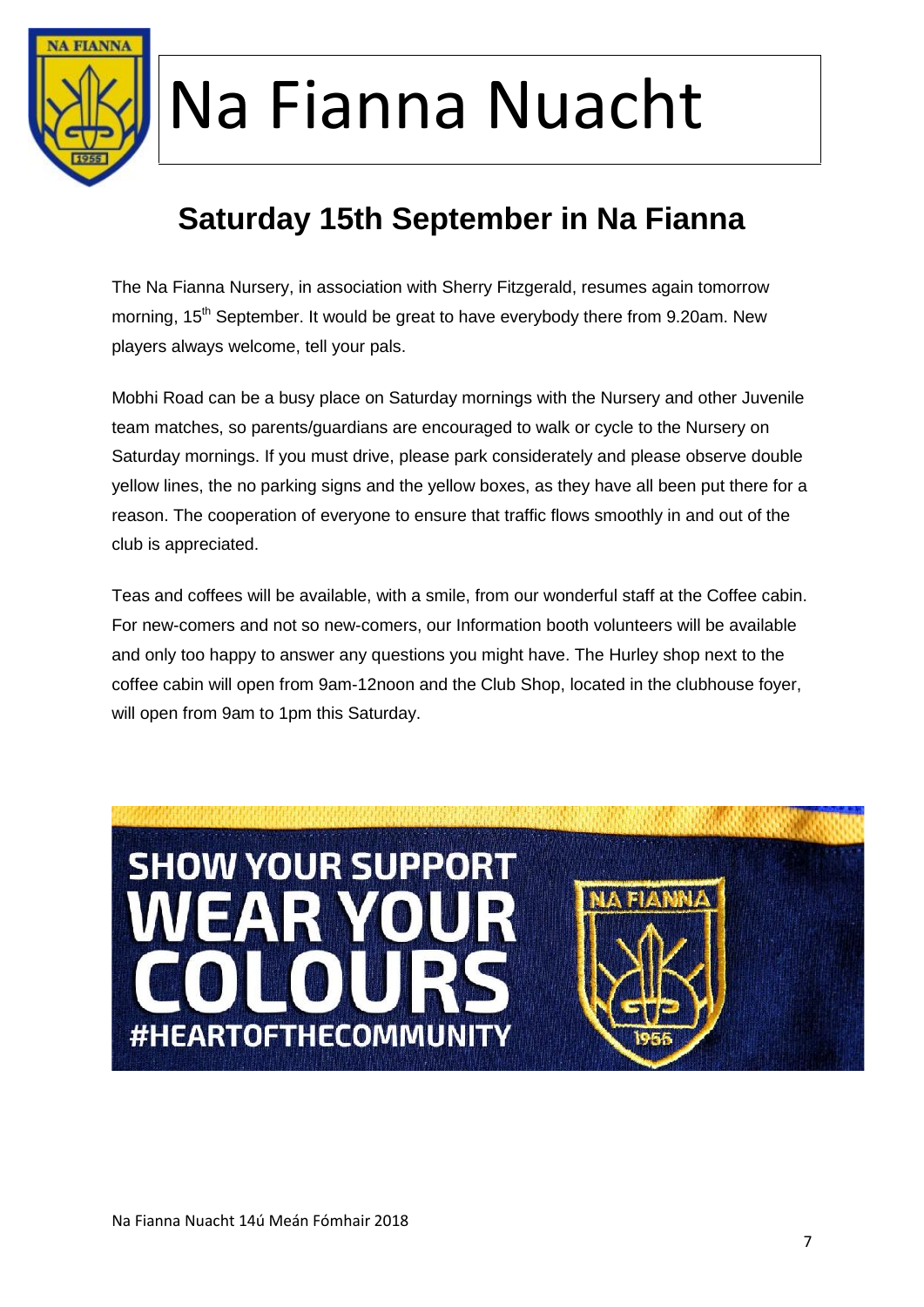# **VA FIANNA** Na Fianna Nuacht Ní dóigh



## **Spoken Irish Classes for Adults**

### **Registration Night Thursday 27th September in the Na Fianna Hall 7.30 – 8.30pm**

#### **On Registration Night we will form classes of beginners and improvers and maybe more**

#### **Classes will run on Thursdays 7.30pm to 8.30pm in Clubhouse, Na Fianna, Mobhí Road, starting Thursday 4th October**

**Informal – Fun – Free – No exam (unless you want one)!**

#### **All welcome – Fáilte roimh chách**

Further info: Tom Flaherty 085-1743645 Seosamh Ó Maolalaí 087-6680623; somaolalai@gmail.com

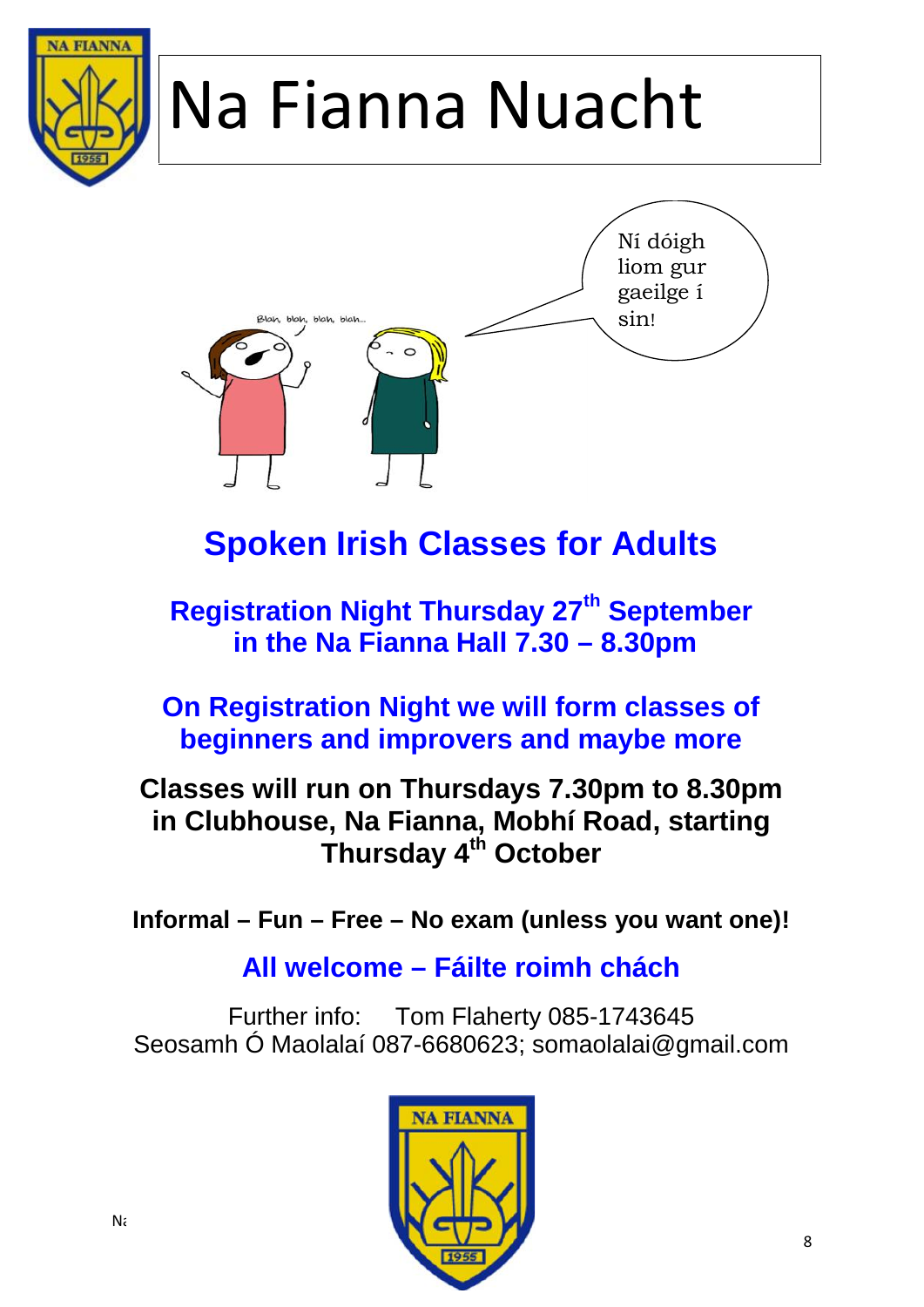

### **First Hurling Blitz For Our 2010 Boys**

The U8 boys group from Na Fianna played their first ever hurling blitz this weekend, with a group in Mobhi Road, and two groups away, in Castleknock GAA's ground in Somerton Park, and St. Peregrines GAA club on Blakestown Road.



We experienced a massive turnout, with 65-70 boys taking a full part in proceedings. The boys acquitted themselves admirably in all locations, with hurling played with great skill, and fantastic sportsmanship on display by all teams.

Of note especially was this was the boys first matches where they could rise and strike the sliotar from the hand. As with the modern game of hurling, this resulted in groups of 4-6 boys from all teams forming rucks around the sliotar, working hard to be the one to get the sliotar up!

All teams took advantage of refreshments provided, and these were sorely needed due to the high energy levels! Special thanks must go to our visiting clubs, Castleknock GAA and Erins Isle GAA clubs, and also clubs hosting our away groups, Castleknock GAA and St. Peregrines GAA clubs.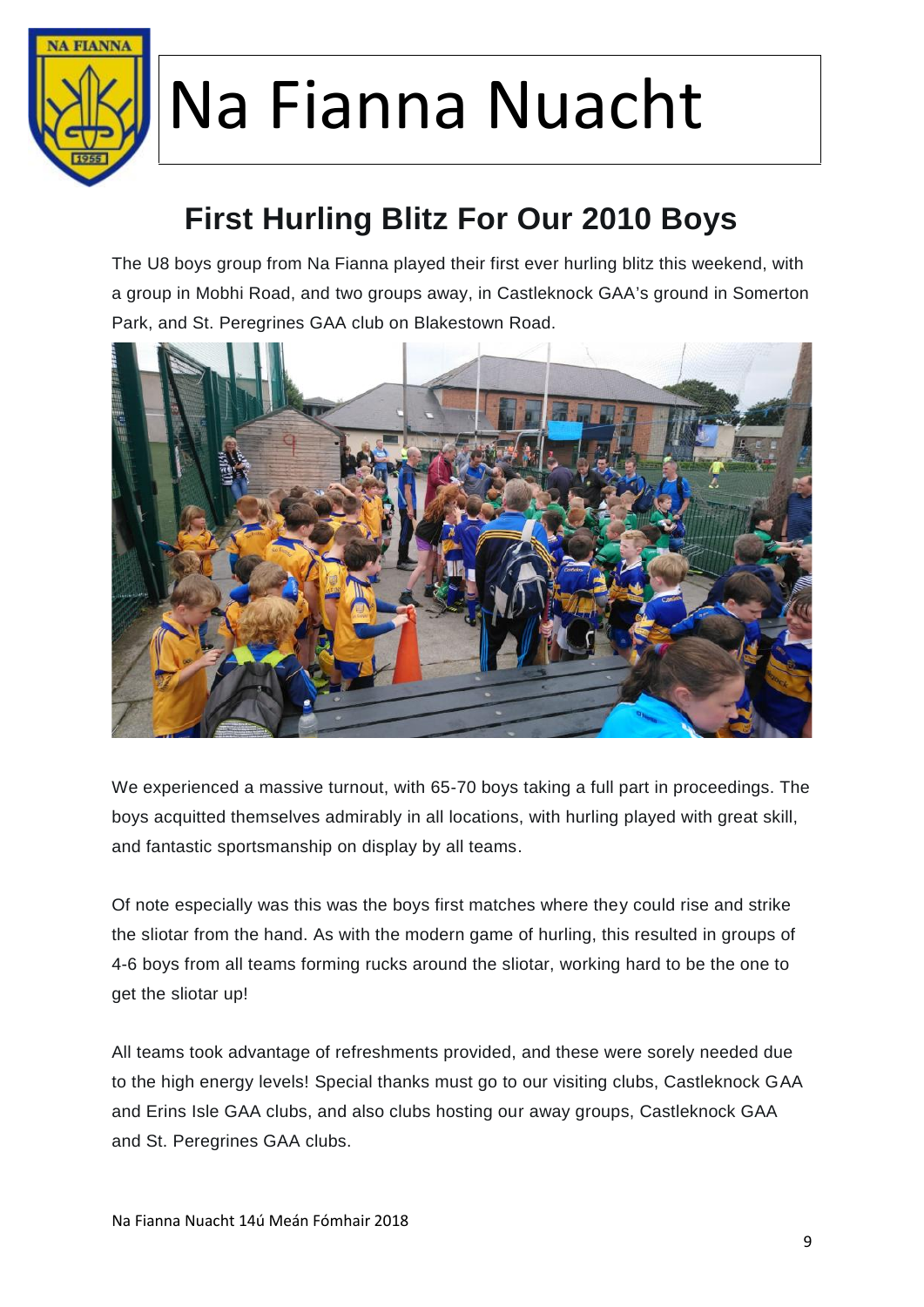

### **U-10 Rounders Team in Nationals**

Well done to our 2008-2013 teams who competed in National U-10 Rounders competition in CLG Sean Connollys, Balinalee Co Longford at weekend.



### **Kilmacud All-Ireland Mini 7's**

Well done to the 2006 girls on a powerful performance at last weekend's Mini 7's at Kilmacud Crokes and well done to Ava O'Shea on winning the Puc Fada Competition.